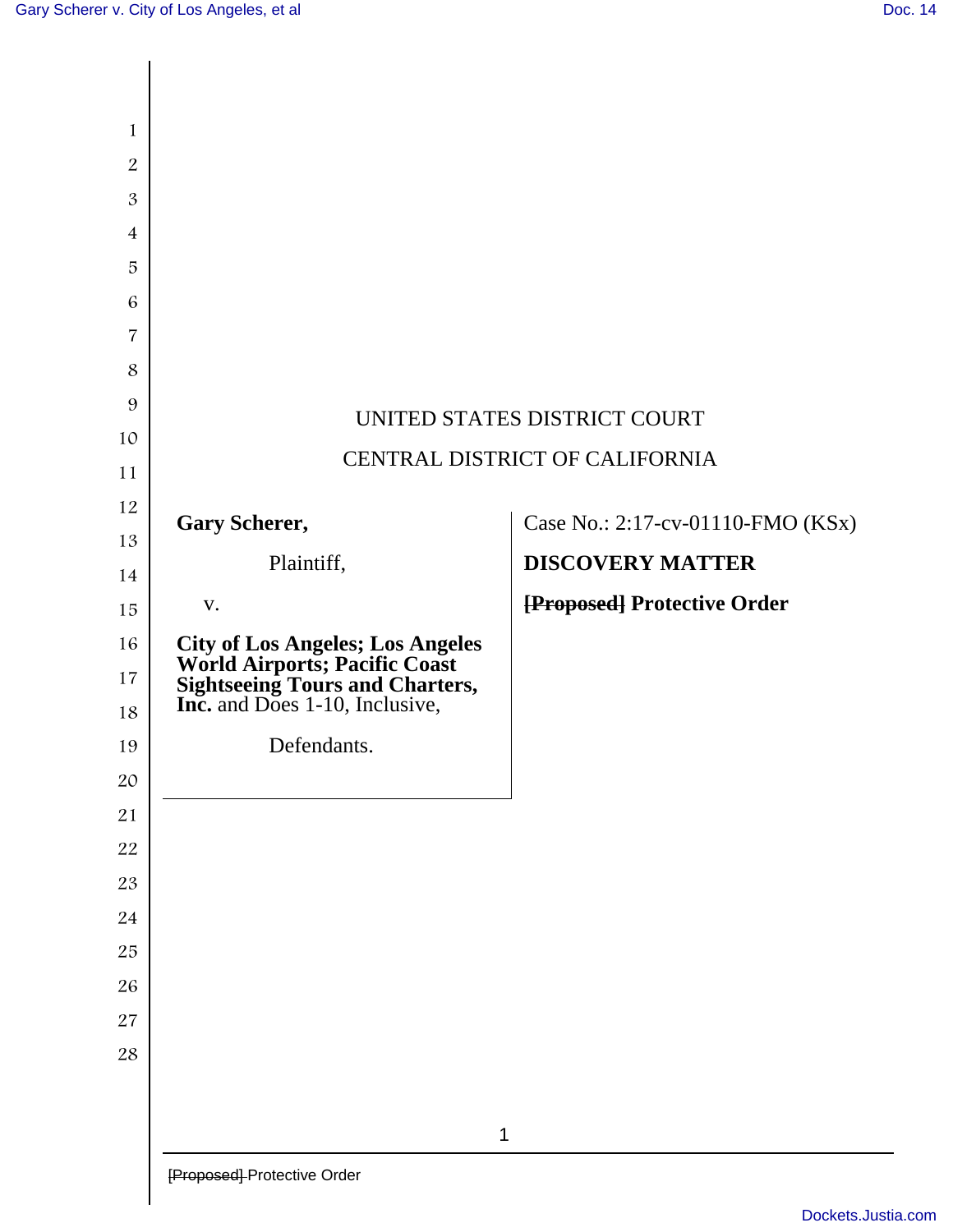By agreement of the parties hereto, pursuant to the Joint Stipulation filed concurrently herewith, and for good cause shown, it is hereby ORDERED:

4 5

1

2

3

6

## 1. A. PURPOSES AND LIMITATIONS

7 8 9 10 11 12 13 14 15 16 17 18 19 20 Discovery in this action is likely to involve production of confidential, proprietary, or private information for which special protection from public disclosure and from use for any purpose other than prosecuting this litigation may be warranted. Accordingly, the parties hereby stipulate to and petition the Court to enter the following Stipulated Protective Order. The parties acknowledge that this Order does not confer blanket protections on all disclosures or responses to discovery and that the protection it affords from public disclosure and use extends only to the limited information or items that are entitled to confidential treatment under the applicable legal principles. The parties further acknowledge, as set forth in Section 12.3, below, that this Stipulated Protective Order does not entitle them to file confidential information under seal; Civil Local Rule 79-5 sets forth the procedures that must be followed and the standards that will be applied when a party seeks permission from the court to file material under seal.

- 21
- 22

## B. GOOD CAUSE STATEMENT

23 24 25 26 27 28 This action is likely to involve information: (1) regarding or relating to the medical condition or ability of Plaintiff Gary Scherer; and (2) regarding or relating to the contents of Defendants' employee personnel files. Special protection from public disclosure and from use for any purpose other than prosecution of this action is warranted. Such confidential materials and information consist of, among other things, medical records,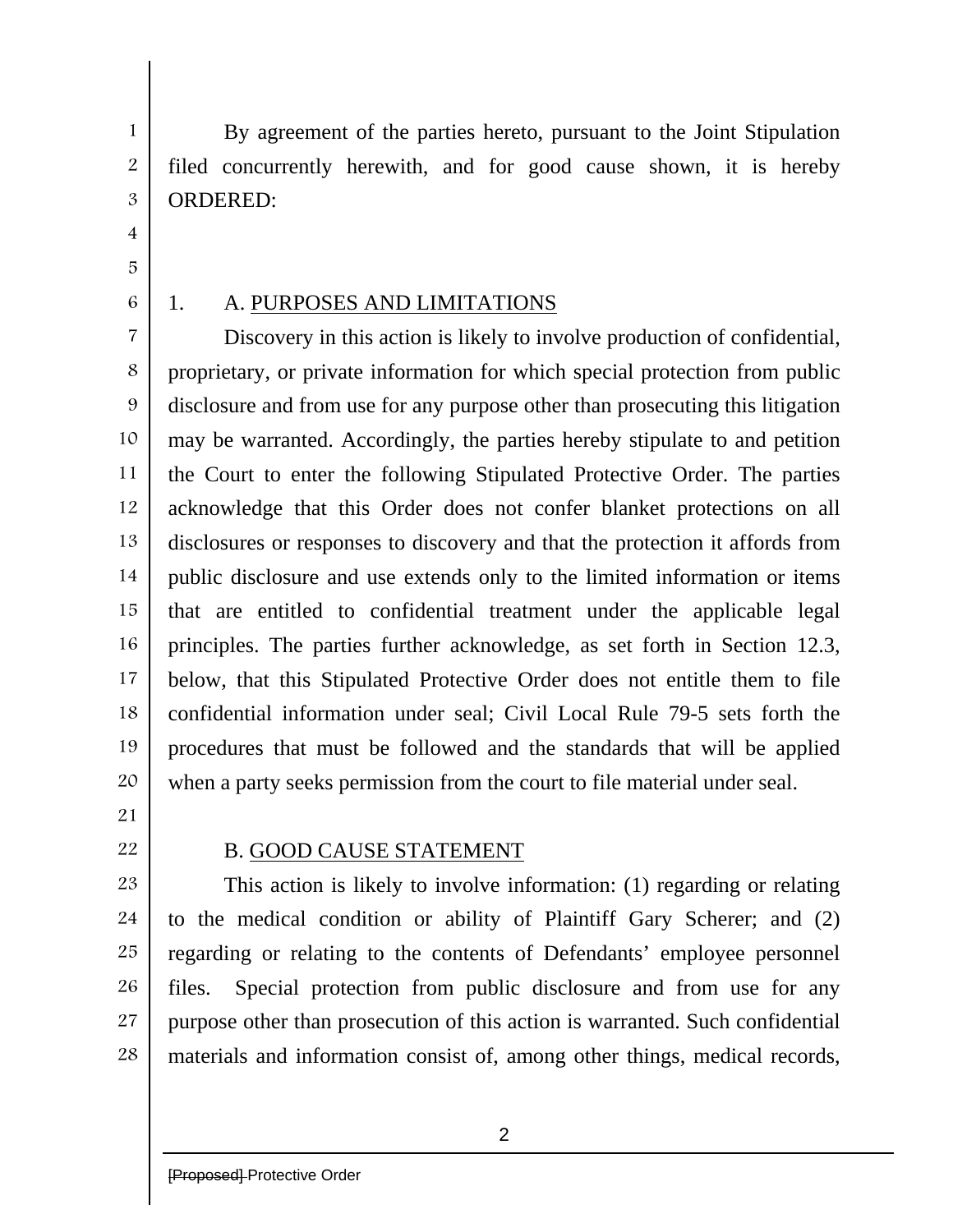1 2 3 4 5 6 7 8 9 10 11 12 13 14 15 summaries and information; disciplinary records, summaries and information; and information otherwise generally unavailable to the public, or which may be privileged or otherwise protected from disclosure under state or federal statutes, court rules, case decisions, or common law. Accordingly, to expedite the flow of information, to facilitate the prompt resolution of disputes over confidentiality of discovery materials, to adequately protect information the parties are entitled to keep confidential, to ensure that the parties are permitted reasonable necessary uses of such material in preparation for and in the conduct of trial, to address their handling at the end of the litigation, and serve the ends of justice, a protective order for such information is justified in this matter. It is the intent of the parties that information will not be designated as confidential for tactical reasons and that nothing be so designated without a good faith belief that it has been maintained in a confidential, non-public manner, and there is good cause why it should not be part of the public record of this case.

- 16
- 17
- 18

## 2. DEFINITIONS

19 20 21 22 23 2.1 Action: the federal lawsuit filed by Plaintiff Gary Scherer against Defendants City of Los Angeles, Los Angeles World Airports, Pacific Coast Sightseeing Tours and Charters, Inc.; on February 10, 2017 in the Central District of California and reflecting case number 2:17-cv-01110- FMO (KSx).

24 25 2.2 Challenging Party: a Party or Non-Party that challenges the designation of information or items under this Order.

26 27 28 2.3 "CONFIDENTIAL" Information or Items: information (regardless of how it is generated, stored or maintained) or tangible things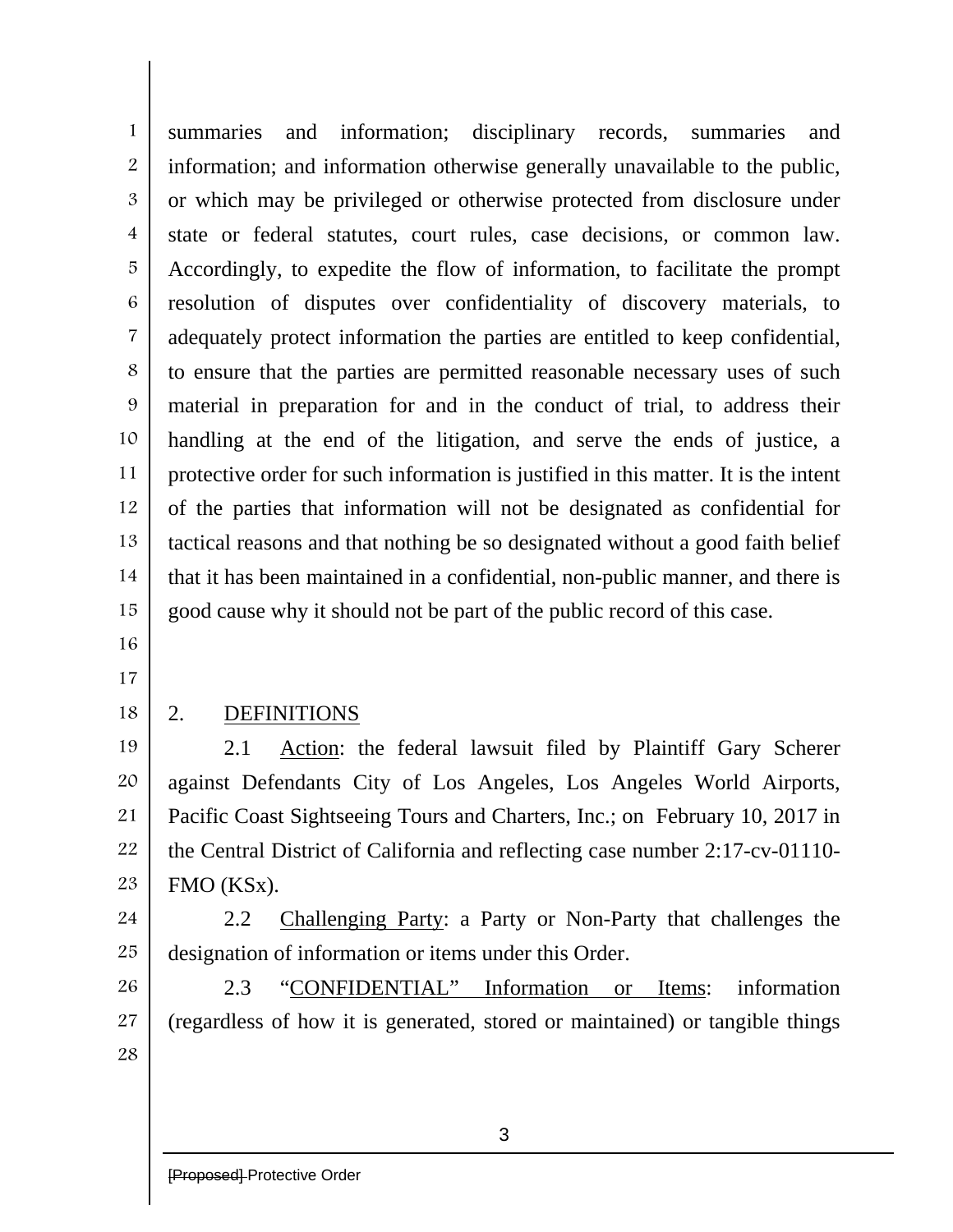that qualify for protection under Federal Rule of Civil Procedure 26(c), and as specified above in the Good Cause Statement.

2.4 Counsel: Outside Counsel of Record and House Counsel (as well as their support staff).

2.5 Designating Party: a Party or Non-Party that designates information or items that it produces in disclosures or in responses to discovery as "CONFIDENTIAL."

8 9 10 11 12 2.6 Disclosure or Discovery Material: all items or information, regardless of the medium or manner in which it is generated, stored, or maintained (including, among other things, testimony, transcripts, and tangible things), that are produced or generated in disclosures or responses to discovery in this matter.

13 14 15 2.7 Expert: a person with specialized knowledge or experience in a matter pertinent to the litigation who has been retained by a Party or its counsel to serve as an expert witness or as a consultant in this Action.

16 17 18 2.8 House Counsel: attorneys who are employees of a party to this Action. House Counsel does not include Outside Counsel of Record or any other outside counsel.

19 20 2.9 Non-Party: any natural person, partnership, corporation, association, or other legal entity not named as a Party to this action.

21 22 23 24 25 2.10 Outside Counsel of Record: attorneys who are not employees of a party to this Action but are retained to represent or advise a party to this Action and have appeared in this Action on behalf of that party or are affiliated with a law firm which has appeared on behalf of that party, and includes support staff.

26 27 28 2.11 Party: any party to this Action, including all of its officers, directors, employees, consultants, retained experts, and Outside Counsel of Record (and their support staffs).

1

2

3

4

5

6

7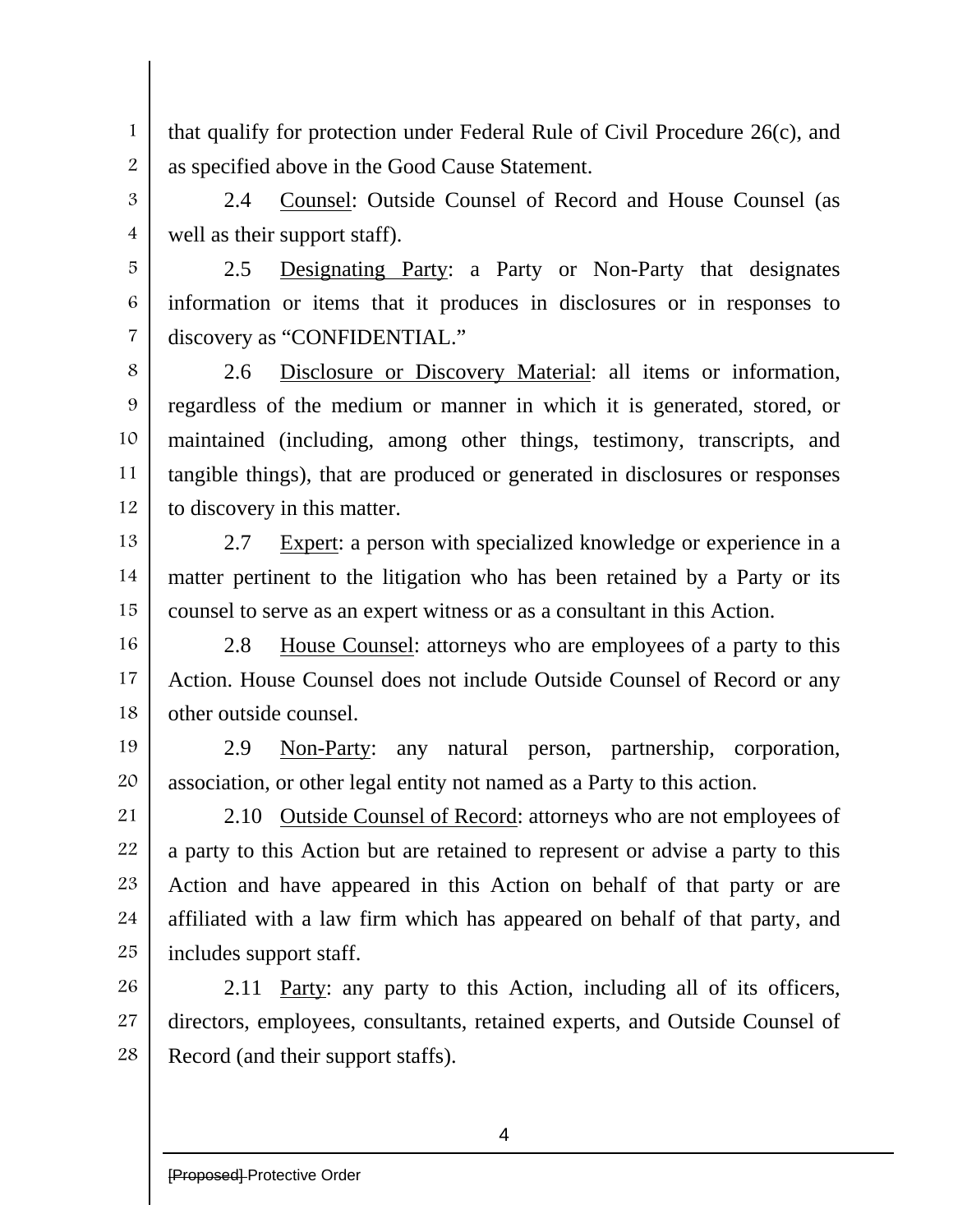1 2 2.12 Producing Party: a Party or Non-Party that produces Disclosure or Discovery Material in this Action.

2.13 Professional Vendors: persons or entities that provide litigation support services (e.g., photocopying, videotaping, translating, preparing exhibits or demonstrations, and organizing, storing, or retrieving data in any form or medium) and their employees and subcontractors.

7 8 2.14 Protected Material: any Disclosure or Discovery Material that is designated as "CONFIDENTIAL."

9 10 2.15 Receiving Party: a Party that receives Disclosure or Discovery Material from a Producing Party.

11

3

4

5

6

12

#### 13 3. SCOPE

14 15 16 17 18 19 The protections conferred by this Stipulation and Order cover not only Protected Material (as defined above), but also (1) any information copied or extracted from Protected Material; (2) all copies, excerpts, summaries, or compilations of Protected Material; and (3) any testimony, conversations, or presentations by Parties or their Counsel that might reveal Protected Material.

20 21 22 Any use of Protected Material at trial shall be governed by the orders of the trial judge. This Order does not govern the use of Protected Material at trial.

23

24

#### 25 4. DURATION

26 27 28 Once a case proceeds to trial, all of the information that was designated as confidential or maintained pursuant to this protective order becomes public and will be presumptively available to all members of the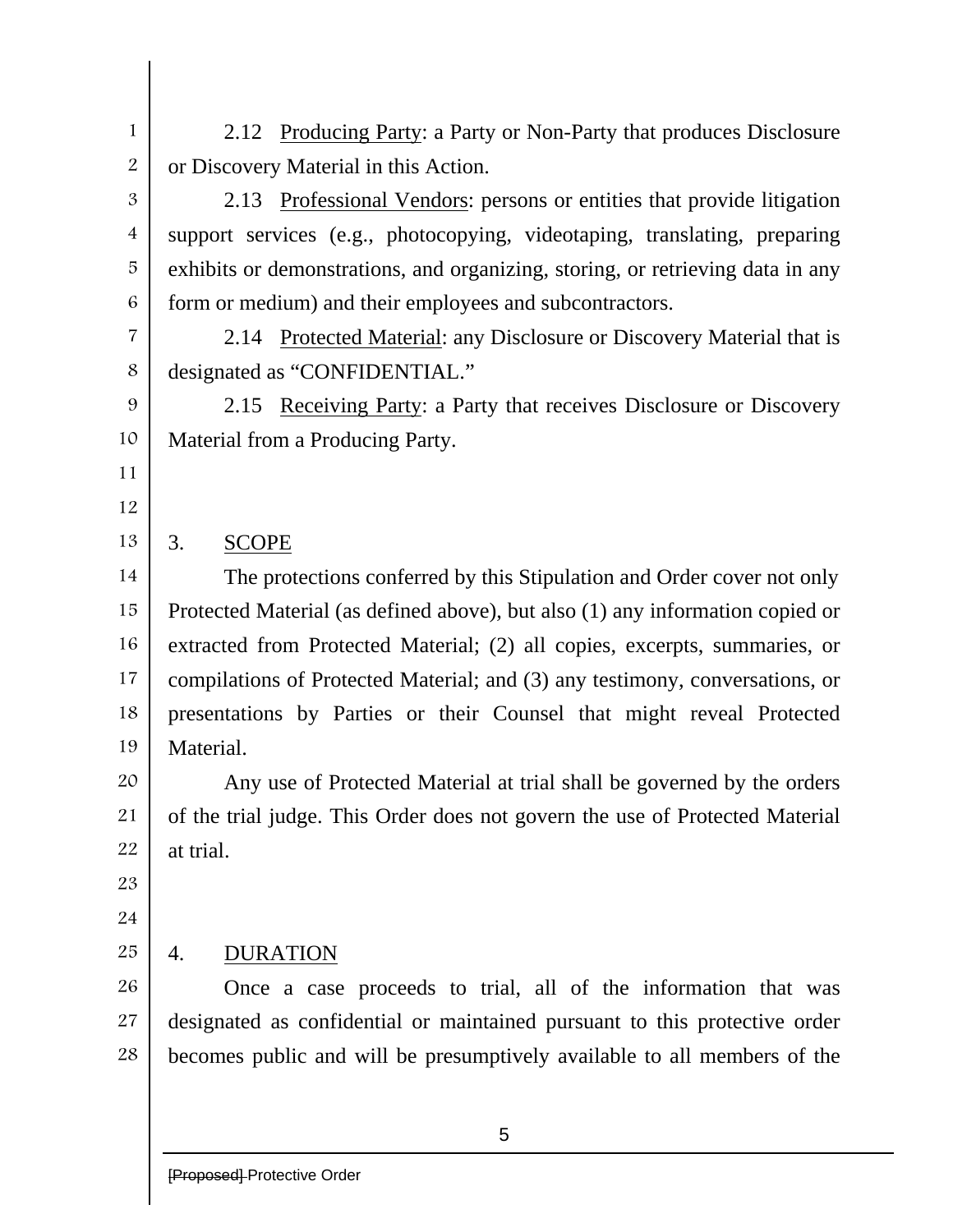3 4 5

1

2

7

6

- 8
- 9
- 10

## 5. DESIGNATING PROTECTED MATERIAL

11 12 13 14 15 16 17 18 19 5.1 Exercise of Restraint and Care in Designating Material for Protection. Each Party or Non-Party that designates information or items for protection under this Order must take care to limit any such designation to specific material that qualifies under the appropriate standards. The Designating Party must designate for protection only those parts of material, documents, items, or oral or written communications that qualify so that other portions of the material, documents, items, or communications for which protection is not warranted are not swept unjustifiably within the ambit of this Order.

public, including the press, unless compelling reasons supported by specific

factual findings to proceed otherwise are made to the trial judge in advance

of the trial. See Kamakana v. City and County of Honolulu, 447 F.3d 1172,

1180-81 ( $9<sup>th</sup>$  Cir. 2006) (distinguishing "good cause" showing for sealing

documents produced in discovery from "compelling reasons" standard when

merits-related documents are part of court record). Accordingly, the terms of

this protective order do not extend beyond the commencement of the trial.

20 21 22 23 24 Mass, indiscriminate, or routinized designations are prohibited. Designations that are shown to be clearly unjustified or that have been made for an improper purpose (e.g., to unnecessarily encumber the case development process or to impose unnecessary expenses and burdens on other parties) may expose the Designating Party to sanctions.

25 26 27 28 If it comes to a Designating Party's attention that information or items that it designated for protection do not qualify for protection, that Designating Party must promptly notify all other Parties that it is withdrawing the inapplicable designation.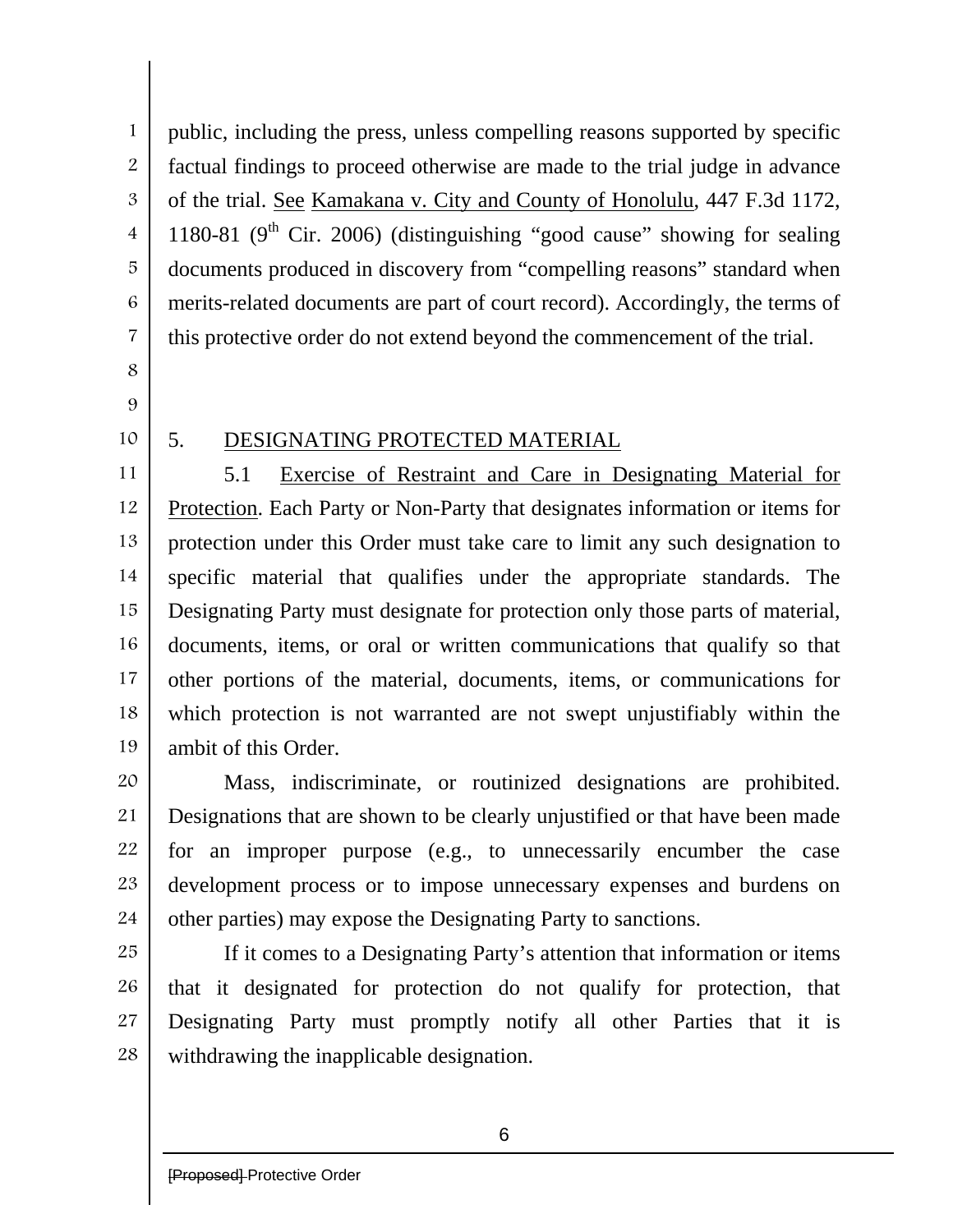5.2 Manner and Timing of Designations. Except as otherwise provided in this Order (see, e.g., second paragraph of section 5.2(a) below), or as otherwise stipulated or ordered, Disclosure or Discovery Material that qualifies for protection under this Order must be clearly so designated before the material is disclosed or produced.

6

1

2

3

4

5

Designation in conformity with this Order requires:

7 8 9 10 11 12 13 14 (a) for information in documentary form (e.g., paper or electronic documents, but excluding transcripts of depositions or other pretrial or trial proceedings), that the Producing Party affix at a minimum, the legend "CONFIDENTIAL" (hereinafter "CONFIDENTIAL legend"), to each page that contains protected material. If only a portion or portions of the material on a page qualifies for protection, the Producing Party also must clearly identify the protected portion(s) (e.g., by making appropriate markings in the margins).

15 16 17 18 19 20 21 22 23 24 25 26 27 A Party or Non-Party that makes original documents available for inspection need not designate them for protection until after the inspecting Party has indicated which documents it would like copied and produced. During the inspection and before the designation, all of the material made available for inspection shall be deemed "CONFIDENTIAL." After the inspecting Party has identified the documents it wants copied and produced, the Producing Party must determine which documents, or portions thereof, qualify for protection under this order. then, before producing the specified documents, the Producing Party must affix the "CONFIDENTIAL legend" to each page that contains Protected Material. If only a portion or portions of the material on a page qualifies for protection, the Producing Party also must clearly identify the protected portion(s) (e.g., by making appropriate markings in the margins).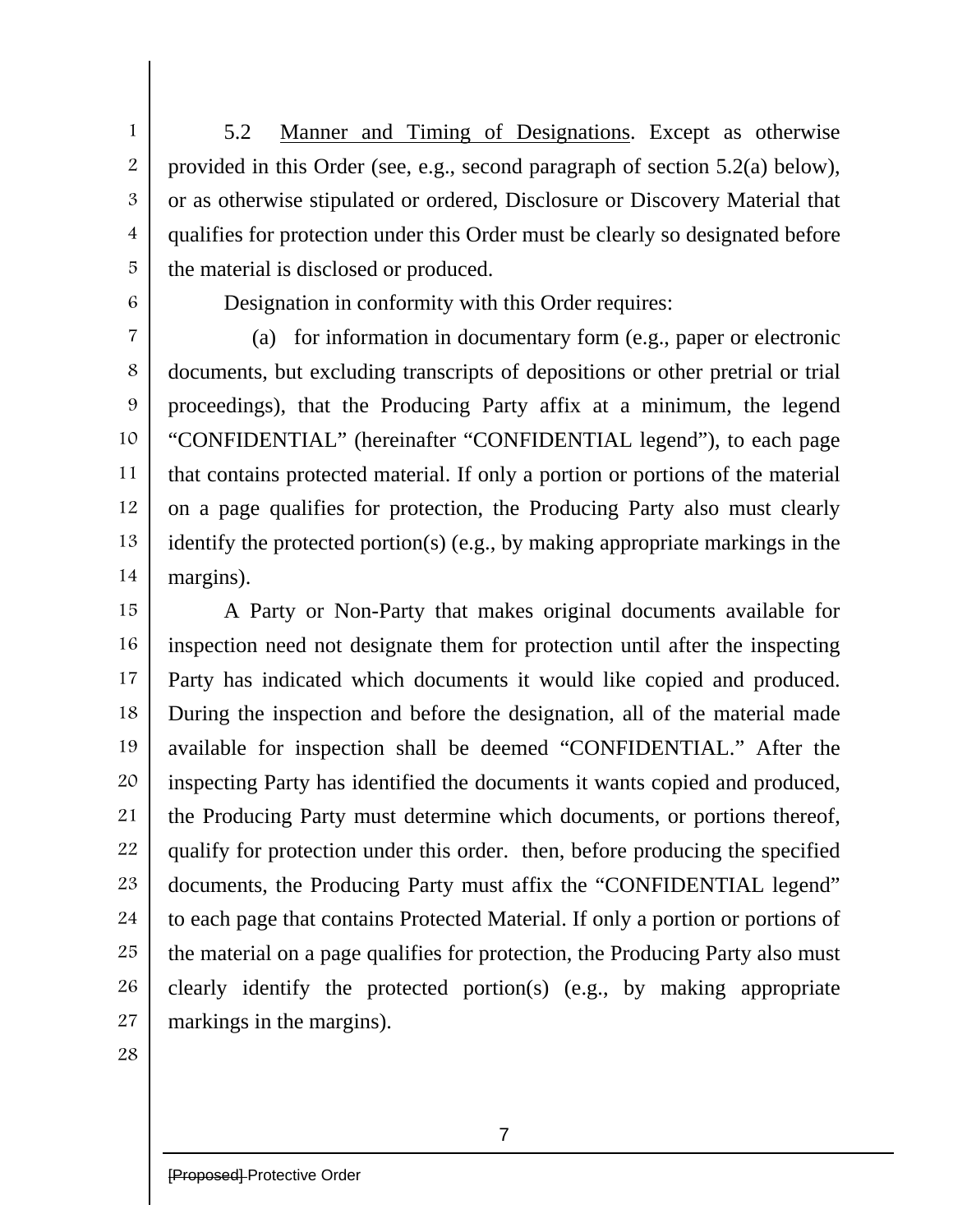(b) for testimony given in depositions that the Designating Party identify the Disclosure or Discovery Material on the record, before the close of the deposition all protected testimony.

3 4

5

6

7

8

9

1

2

(c) for information produced in some form other than documentary and for any other tangible items, that the Producing Party affix in a prominent place on the exterior of the container or containers in which the information is stored the legend "CONFIDENTIAL." If only a portion or portions of the information warrants protection, the Producing Party, to the extent practicable, shall identify the protected portion(s).

10 11 12 13 14 15 5.3 Inadvertent Failures to Designate. If timely corrected, an inadvertent failure to designate qualified information or items does not, standing alone, waive the Designating Party's right to secure protection under this Order for such material. Upon timely correction of a designation, the Receiving Party must make reasonable efforts to assure that the material is treated in accordance with the provisions of this Order.

- 16
- 17
- 18

### 6. CHALLENGING CONFIDENTIALITY DESIGNATIONS

19 20 21 6.1 Timing of Challenges. Any Party or Non-Party may challenge a designation of confidentiality at any time that is consistent with the Court's Scheduling Order.

22 23 6.2 Meet and Confer. The Challenging Party shall initiate the dispute resolution process under Local Rule 37.1 et seq.

24 25 26 27 28 6.3 The burden of persuasion in any such challenge proceeding shall be on the Designating Party. Frivolous challenges, and those made for an improper purpose (e.g., to harass or impose unnecessary expenses and burdens on other parties) may expose the Challenging Party to sanctions. Unless the Designating Party has waived or withdrawn the confidentiality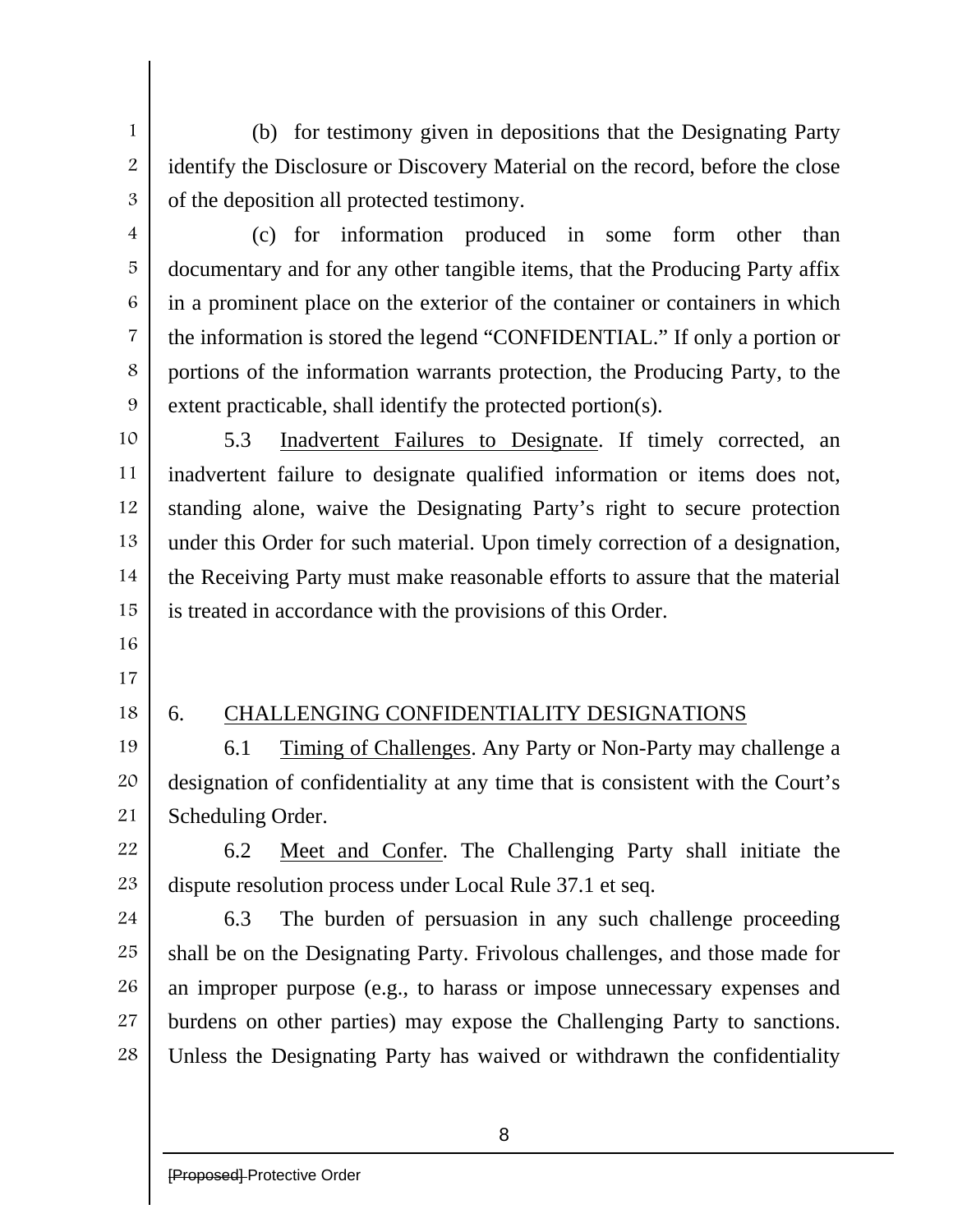designation, all parties shall continue to afford the material in question the level of protection to which it is entitled under the Producing Party's designation until the Court rules on the challenge.

4

1

2

3

- 5
- 6

## 7. ACCESS TO AND USE OF PROTECTED MATERIAL

7 8 9 10 11 12 13 7.1 Basic Principles. A Receiving Party may use Protected Material that is disclosed or produced by another Party or by a Non-Party in connection with this Action only for prosecuting, defending, or attempting to settle this Action. Such Protected Material may be disclosed only to the categories of persons and under the conditions described in this Order. When the Action has been terminated, a Receiving Party must comply with the provisions of section 13 below (FINAL DISPOSITION).

14 15 16 Protected Material must be stored and maintained by a Receiving Party at a location and in a secure manner that ensures that access is limited to the persons authorized under this Order.

17

18 19 20 7.2 Disclosure of "CONFIDENTIAL" Information or Items. Unless otherwise ordered by the court or permitted in writing by the Designating Party, a Receiving Party may disclose any information or item designated "CONFIDENTIAL" only to:

21 22 23 (a) the Receiving Party's Outside Counsel of Record in this Action, as well as employees of said Outside Counsel of Record to whom it is reasonably necessary to disclose the information for this Action;

24 25 26 (b) the officers, directors, and employees (including House Counsel) of the Receiving Party to whom disclosure is reasonably necessary for this Action;

27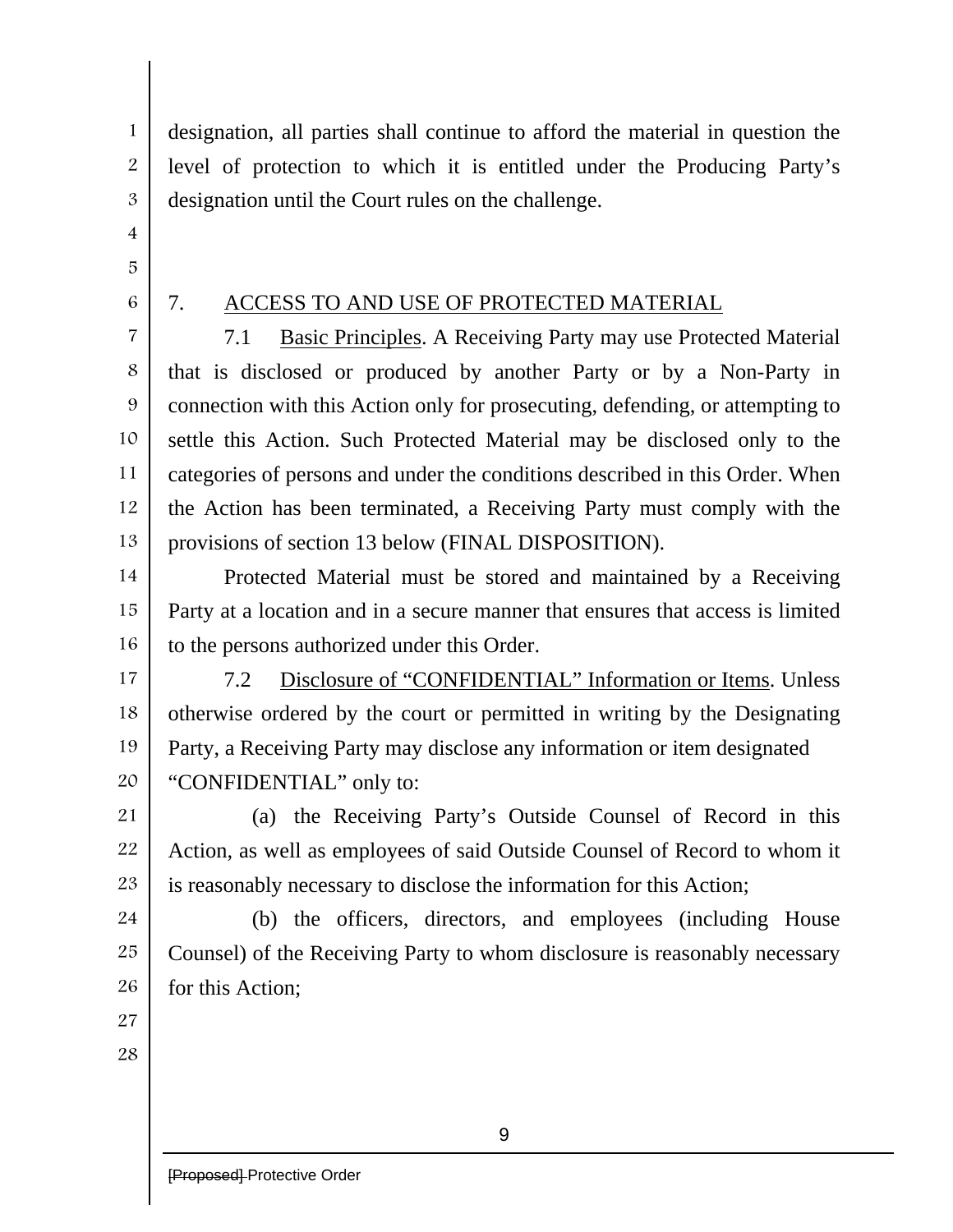- (c) Experts (as defined in this Order) of the Receiving Party to whom disclosure is reasonably necessary for this Action and who have signed the "Acknowledgment and Agreement to Be Bound" (Exhibit A);
- 4

1

2

3

(d) the court and its personnel;

5

(e) court reporters and their staff;

6 7 8 9 (f) professional jury or trial consultants, mock jurors, and Professional Vendors to whom disclosure is reasonably necessary for this Action and who have signed the "Acknowledgment and Agreement to Be Bound" (Exhibit A);

10 11 12 (g) the author or recipient of a document containing the information or a custodian or other person who otherwise possessed or knew the information;

13 14 15 16 17 18 19 20 21 22 23 (h) during their depositions, witnesses, and attorneys for witnesses, in the Action to whom disclosure is reasonably necessary provided: (1) the deposing party requests that the witness sign the "Acknowledgment and Agreement to Be Bound" (Exhibit A); and (2) they will not be permitted to keep any confidential information unless they sign the "Acknowledgment and Agreement to Be Bound" (Exhibit A), unless otherwise agreed by the Designating Party or ordered by the court. Pages of transcribed deposition testimony or exhibits to depositions that reveal Protected Material may be separately bound by the court reporter and may not be disclosed to anyone except as permitted under this Stipulated Protective Order; and

24 25 26 (i) any mediator or settlement officer, and their supporting personnel, mutually agreed upon by any of the parties engaged in settlement discussions.

27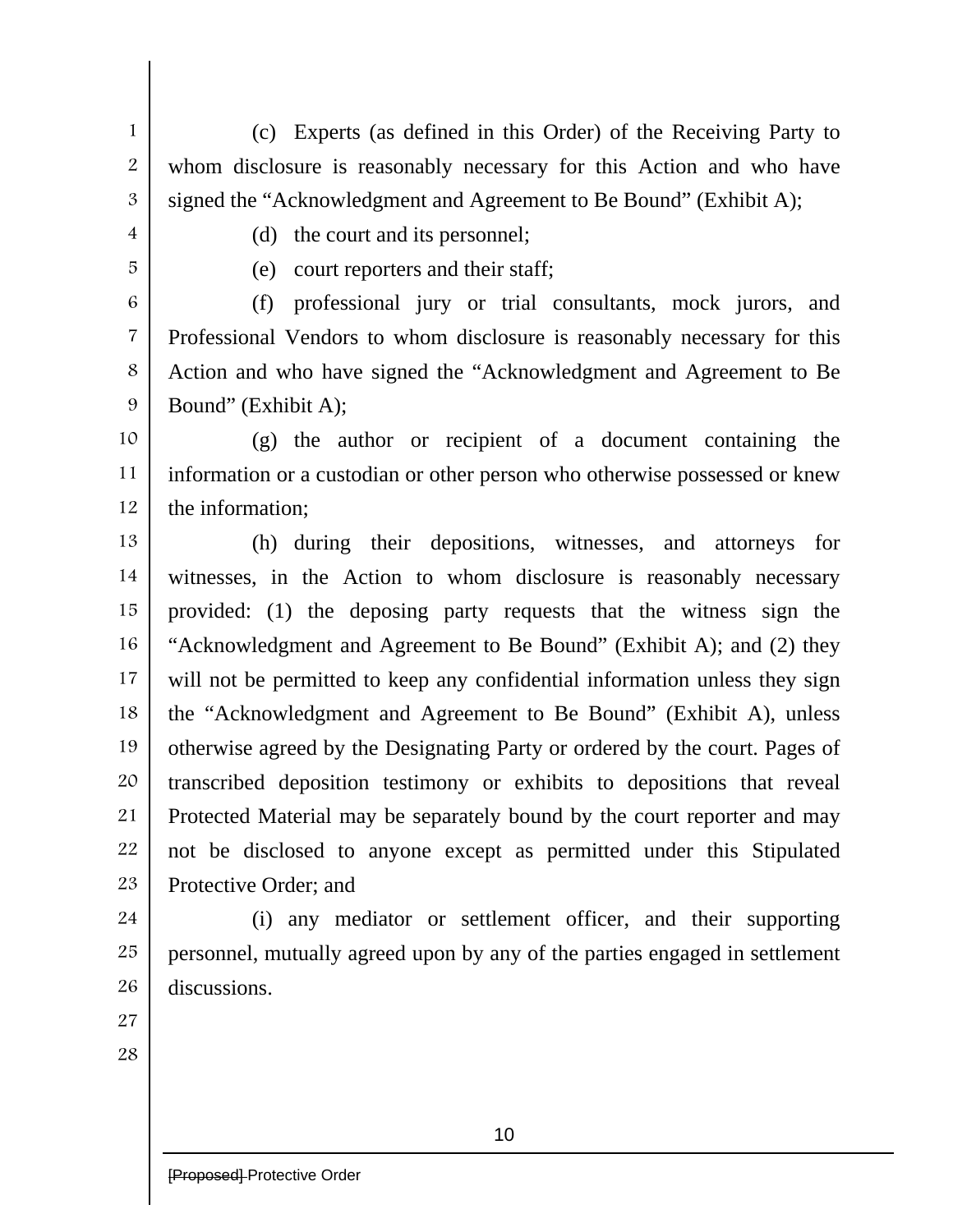# 8. PROTECTED MATERIAL SUBPOENAED OR ORDERED PRODUCED IN OTHER LITIGATION

If a Party is served with a subpoena or a court order issued in other litigation that compels disclosure of any information or items designated in this Action as "CONFIDENTIAL," that Party must:

6

7

1

2

3

4

5

(a) promptly notify in writing the Designating Party. Such notification shall include a copy of the subpoena or court order;

8 9 10 11 (b) promptly notify in writing the party who caused the subpoena or order to issue in the other litigation that some or all of the material covered by the subpoena or order is subject to this Protective Order. Such notification shall include a copy of this Stipulated Protective Order; and

12 13 14 15 16 17 18 19 20 21 22 (c) cooperate with respect to all reasonable procedures sought to be pursued by the Designating Party whose Protected Material may be affected. If the Designating Party timely seeks a protective order, the Party served with the subpoena or court order shall not produce any information designated in this action as "CONFIDENTIAL" before a determination by the court from which the subpoena or order issued, unless the Party has obtained the Designating Party's permission. The Designating Party shall bear the burden and expense of seeking protection in that court of its confidential material and nothing in these provisions should be construed as authorizing or encouraging a Receiving Party in this Action to disobey a lawful directive from another court.

- 23
- 24

# 25

26 27

# 9. A NON-PARTY'S PROTECTED MATERIAL SOUGHT TO BE PRODUCED IN THIS LITIGATION

28 (a) The terms of this Order are applicable to information produced by a Non-Party in this Action and designated as "CONFIDENTIAL." Such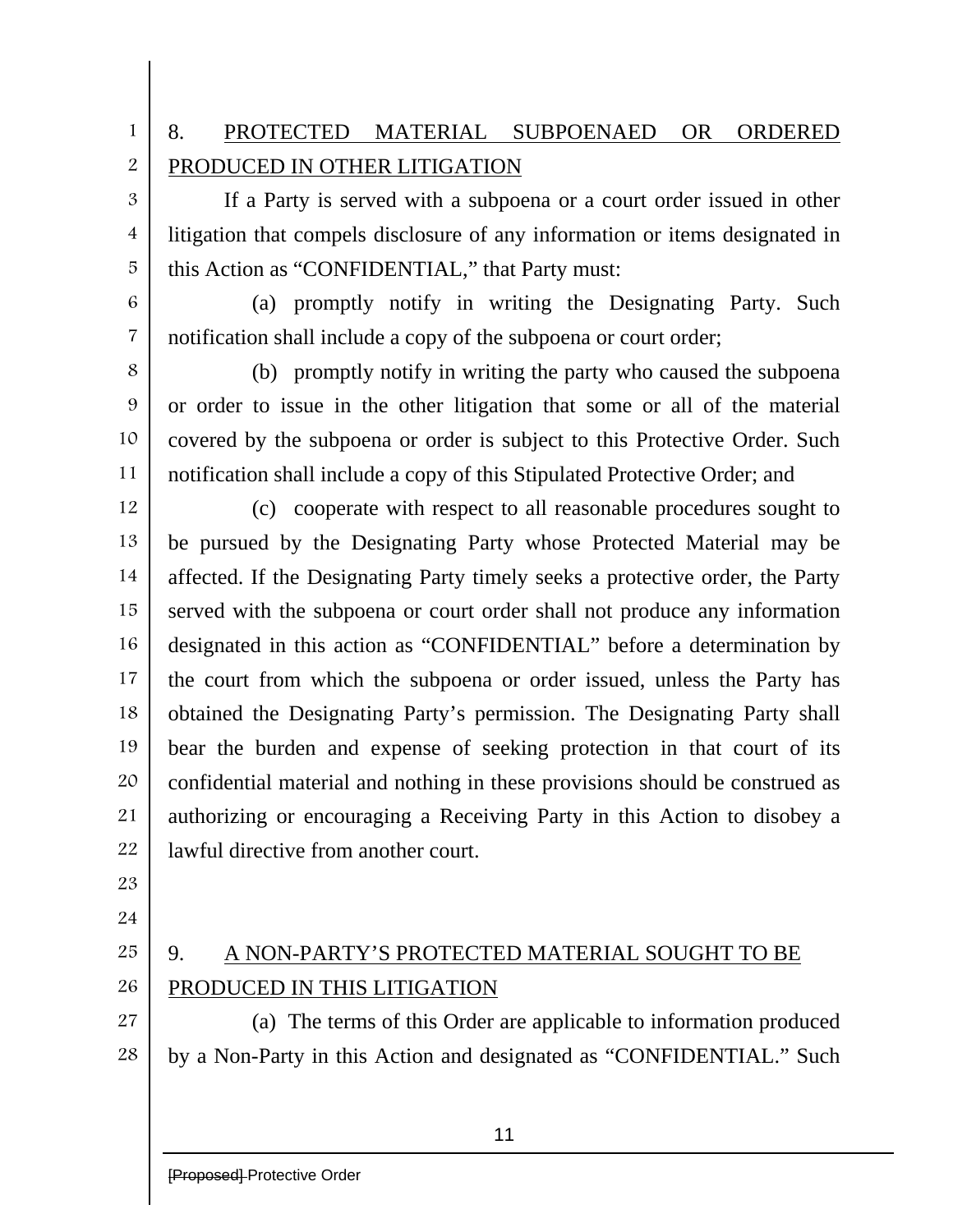1 2 3 4 information produced by Non-Parties in connection with this litigation is protected by the remedies and relief provided by this Order. Nothing in these provisions should be construed as prohibiting a Non-Party from seeking additional protections.

(b) In the event that a Party is required, by a valid discovery request, to produce a Non-Party's confidential information in its possession, and the Party is subject to an agreement with the Non-Party not to produce the Non-Party's confidential information, then the Party shall:

9 10 11 (1) promptly notify in writing the Requesting Party and the Non-Party that some or all of the information requested is subject to a confidentiality agreement with a Non-Party;

12 13 14 (2) promptly provide the Non-Party with a copy of the Stipulated Protective Order in this Action, the relevant discovery request(s), and a reasonably specific description of the information requested; and

15 16 (3) make the information requested available for inspection by the Non-Party, if requested.

17 18 19 20 21 22 23 24 25 (c) If the Non-Party fails to seek a protective order from this court within 14 days of receiving the notice and accompanying information, the Receiving Party may produce the Non-Party's confidential information responsive to the discovery request. If the Non-Party timely seeks a protective order, the Receiving Party shall not produce any information in its possession or control that is subject to the confidentiality agreement with the Non-Party before a determination by the court. Absent a court order to the contrary, the Non-Party shall bear the burden and expense of seeking protection in this court of its Protected Material.

26

5

6

7

8

27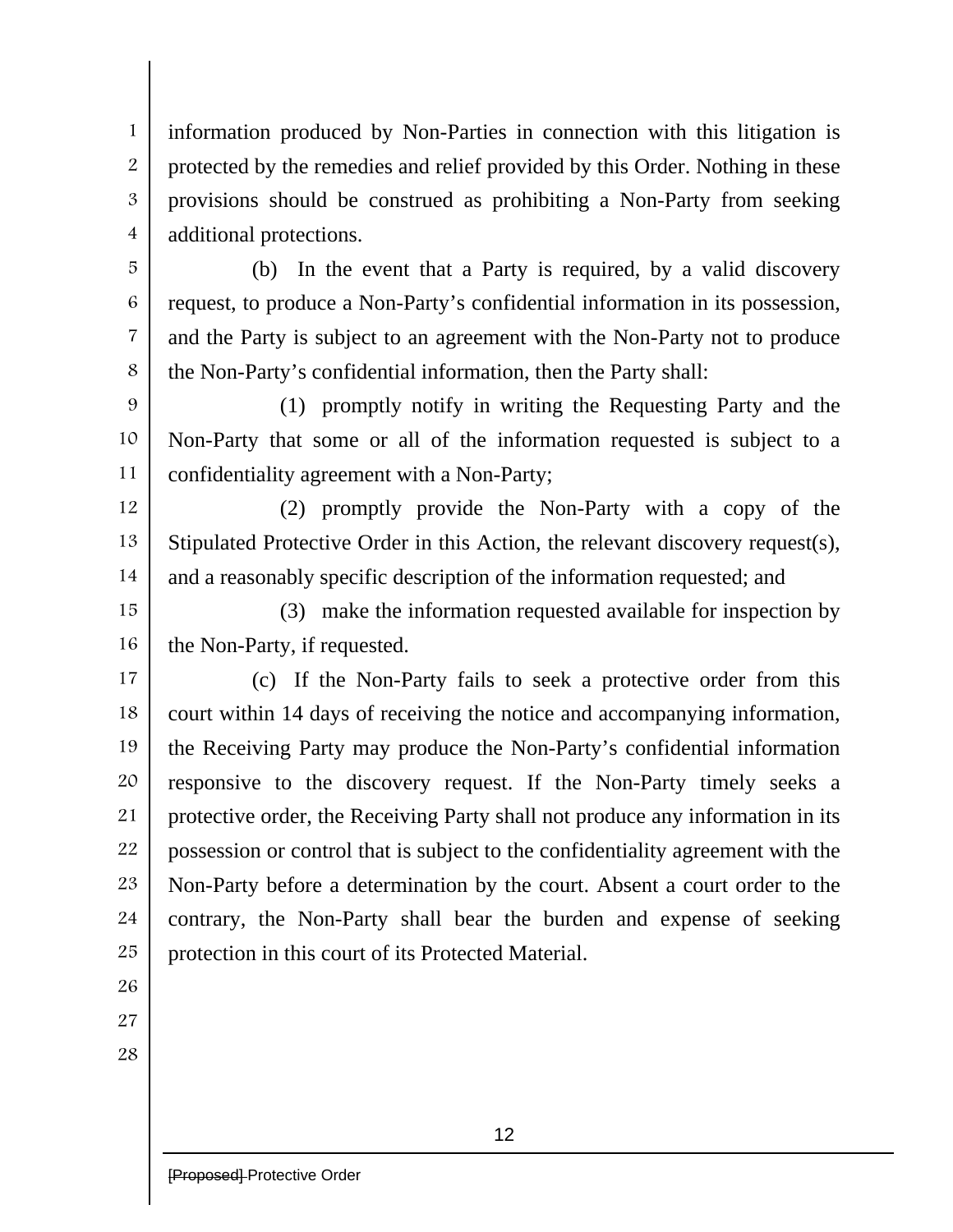1 2

## 10. UNAUTHORIZED DISCLOSURE OF PROTECTED MATERIAL

3 4 5 6 7 8 10 If a Receiving Party learns that, by inadvertence or otherwise, it has disclosed Protected Material to any person or in any circumstance not authorized under this Stipulated Protective Order, the Receiving Party must immediately (a) notify in writing the Designating Party of the unauthorized disclosures, (b) use its best efforts to retrieve all unauthorized copies of the Protected Material, (c) inform the person or persons to whom unauthorized disclosures were made of all the terms of this Order, and (d) request such person or persons to execute the "Acknowledgment and Agreement to Be Bound" that is attached hereto as Exhibit A.

11

9

12

### 13 14 11. INADVERTENT PRODUCTION OF PRIVILEGED OR OTHERWISE PROTECTED MATERIAL

15 16 17 18 19 20 21 22 23 24 25 When a Producing Party gives notice to Receiving Parties that certain inadvertently produced material is subject to a claim of privilege or other protection, the obligations of the Receiving Parties are those set forth in Federal Rule of Civil Procedure 26(b)(5)(B). This provision is not intended to modify whatever procedure may be established in an e-discovery order that provides for production without prior privilege review. Pursuant to Federal Rule of Evidence 502(d) and (e), insofar as the parties reach an agreement on the effect of disclosure of a communication or information covered by the attorney-client privilege or work product protection, the parties may incorporate their agreement in the stipulated protective order submitted to the court.

- 27
- 28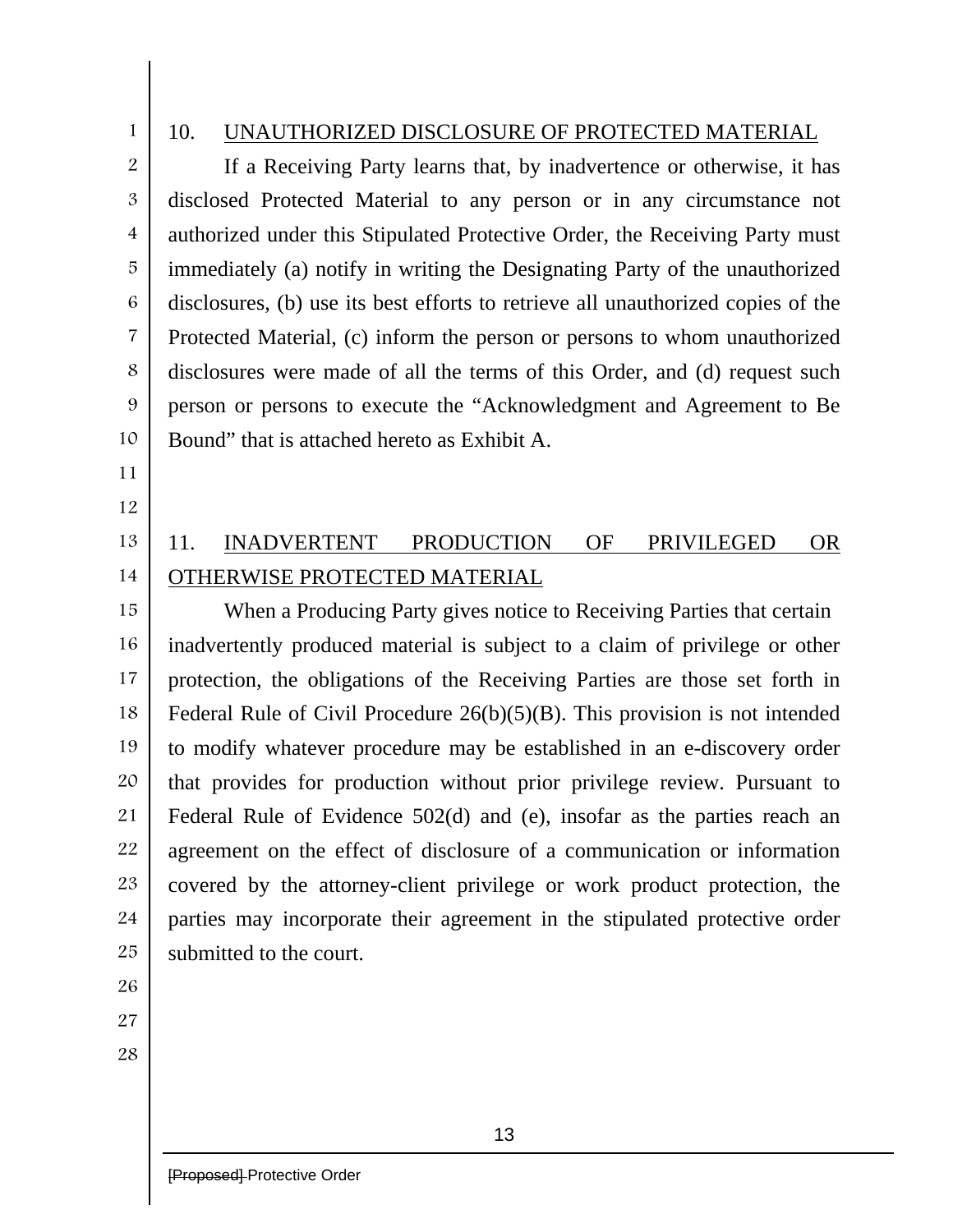1 2

3

4

5

6

7

8

9

# 12. MISCELLANEOUS

12.1 Right to Further Relief. Nothing in this Order abridges the right of any person to seek its modification by the Court in the future.

12.2 Right to Assert Other Objections. By stipulating to the entry of this Protective Order no Party waives any right it otherwise would have to object to disclosing or producing any information or item on any ground not addressed in this Stipulated Protective Order. Similarly, no Party waives any right to object on any ground to use in evidence of any of the material covered by this Protective Order.

10 11 12 13 14 15 16 12.3 Filing Protected Material. A Party that seeks to file under seal any Protected Material must comply with Civil Local Rule 79-5. Protected Material may only be filed under seal pursuant to a court order authorizing the sealing of the specific Protected Material at issue. If a Party's request to file Protected Material under seal is denied by the court, then the Receiving Party may file the information in the public record unless otherwise instructed by the court.

17

18

19 20

## 13. FINAL DISPOSITION

21 22 23 24 25 26 27 28 After the final disposition of this Action, as defined in paragraph 4, within 60 days of a written request by the Designating Party, each Receiving Party must return all Protected Material to the Producing Party or destroy such material. As used in this subdivision, "all Protected Material" includes all copies, abstracts, compilations, summaries, and any other format reproducing or capturing any of the Protected Material. Whether the Protected Material is returned or destroyed, the Receiving Party must submit a written certification to the Producing Party (and, if not the same person or entity, to the Designating Party) by the 60 day deadline that (1) identifies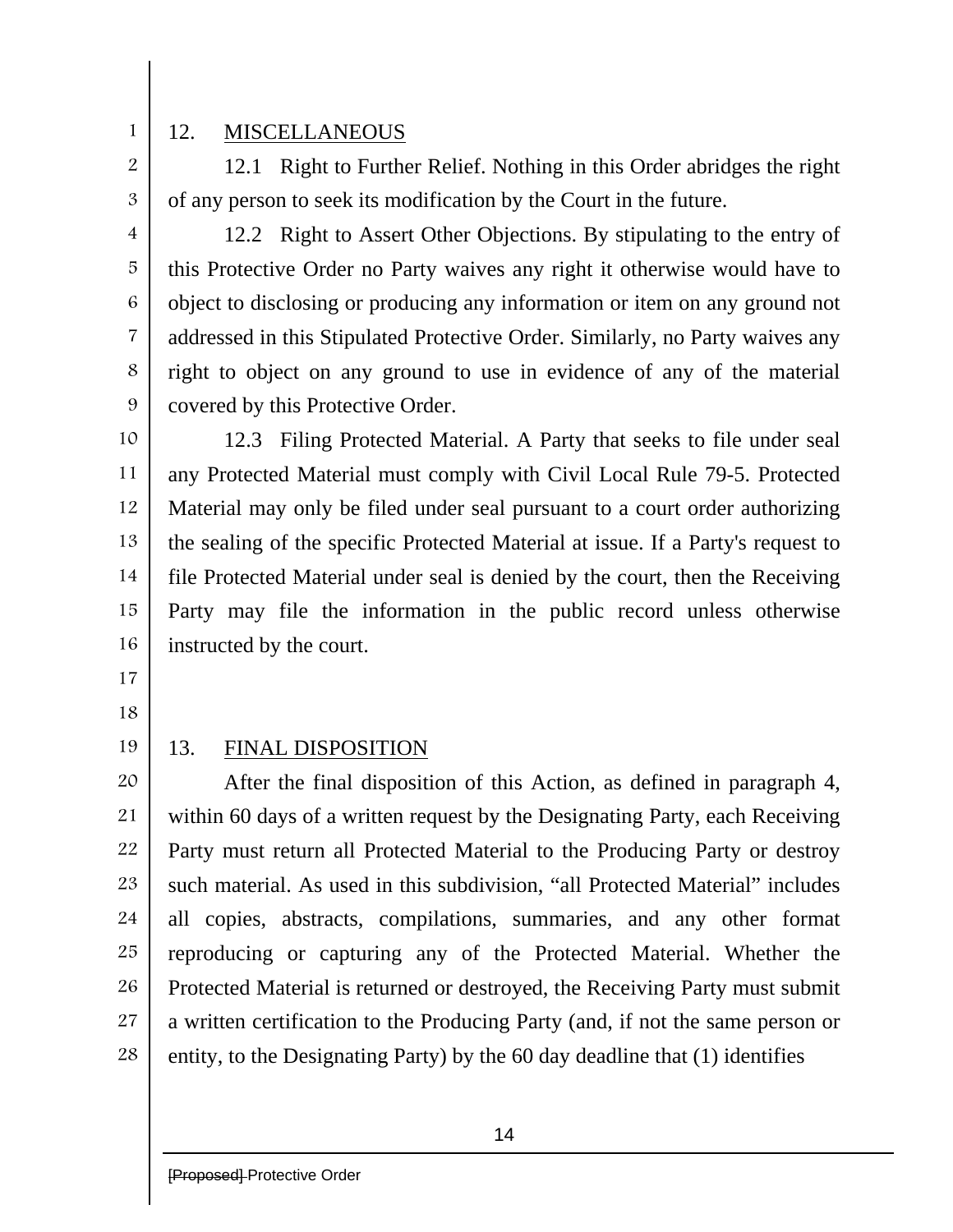(by category, where appropriate) all the Protected Material that was returned or destroyed and (2)affirms that the Receiving Party has not retained any copies, abstracts, compilations, summaries or any other format reproducing or capturing any of the Protected Material. Notwithstanding this provision, Counsel are entitled to retain an archival copy of all pleadings, motion papers, trial, deposition, and hearing transcripts, legal memoranda, correspondence, deposition and trial exhibits, expert reports, attorney work product, and consultant and expert work product, even if such materials contain Protected Material. Any such archival copies that contain or constitute Protected Material remain subject to this Protective Order as set forth in Section 4 (DURATION).

 

 14. Any violation of this Order may be punished by any and all appropriate measures including, without limitation, contempt proceedings and/or monetary sanctions.

- 
- 

 

DATED: April 10, 2017

aren L. Herrens

 KAREN L. STEVENSON UNITED STATES MAGISTRATE JUDGE